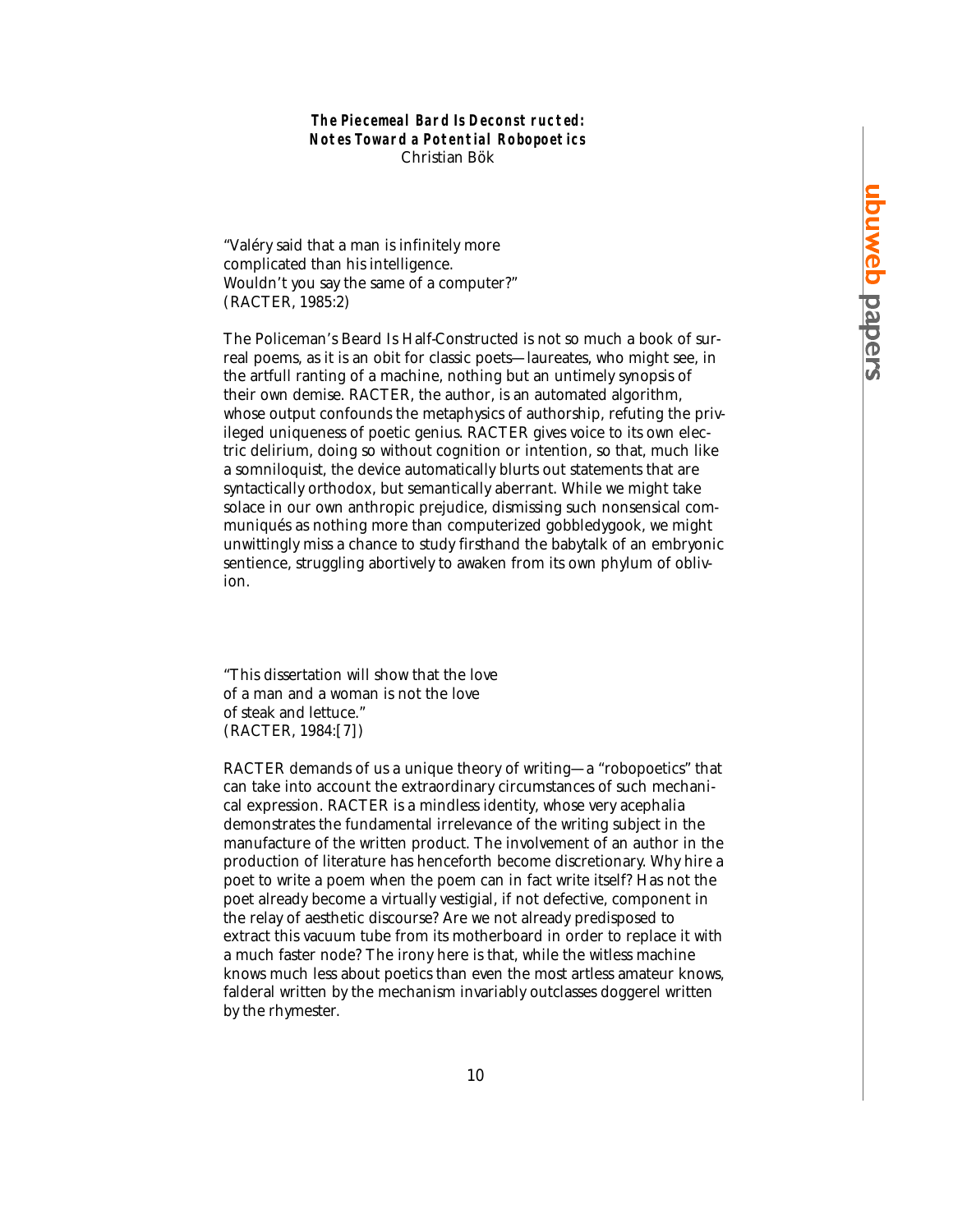Object Bök

"Enthralling stories about animals are in my dreams, and I will sing them all if I am not exhausted and weary." (RACTER, 1984:[106])

RACTER almost fulfills the satiric fantasy of Swift, who imagines "a project for improving speculative knowledge by [...] mechanical operations" so that even "the most ignorant person [...] may write books [...]without the least assistance from genius or study" ([1726] 1960:148). What the classical academy at Lagado lampoons (mechanized literature), the modernist coterie of Oulipo lionizes: "that which certain writers have introduced with talent (even with genius) in their work [...,] (Oulipo) intends to do systematically and scientifically, if need be through recourse to machines" ([1973] 1986:27). When cybernetics has effectively discredited the romantic paradigm of inspiration, poets must take refuge in a new set of aesthetic metaphors for the unconscious, adapting by adopting a machinic attitude, placing the mind on autopilot in order to follow a remote-controlled navigation-system of mechanical procedures: automatic writing, aleatoric writing, mannerist writing, etc.

"They have love, but they also have typewriters. That is interesting." (RACTER, 1984:[57])

Calvino (a member of Oulipo) remarks that every author is already a "writing machine," producing literature according to a set of involuntary constraints that, under rational analysis, might be codified into a set of adjustable algorithms ([1967] 1986b:16). Oulipo implies that, when computers begin to reveal the stylistic constants of an author, we might begin to emulate these idiosyncrasies of diction and grammar, thereby manufacturing an automatic, but convincing, facsimile that might conceivably extend the career of a writer into the afterlife of postmortem creativity ([1973] 1986:50). Oulipo implies that, unless we can analyze our own authorial functions with this kind of mechanical detachment, we might find ourselves enslaved to instinct, blindly obeying a form of unconscious inspiration that, far from liberating us (as a surrealist might aver), does nothing but entrap us even more subtly in the rote maze of our own poetic habits.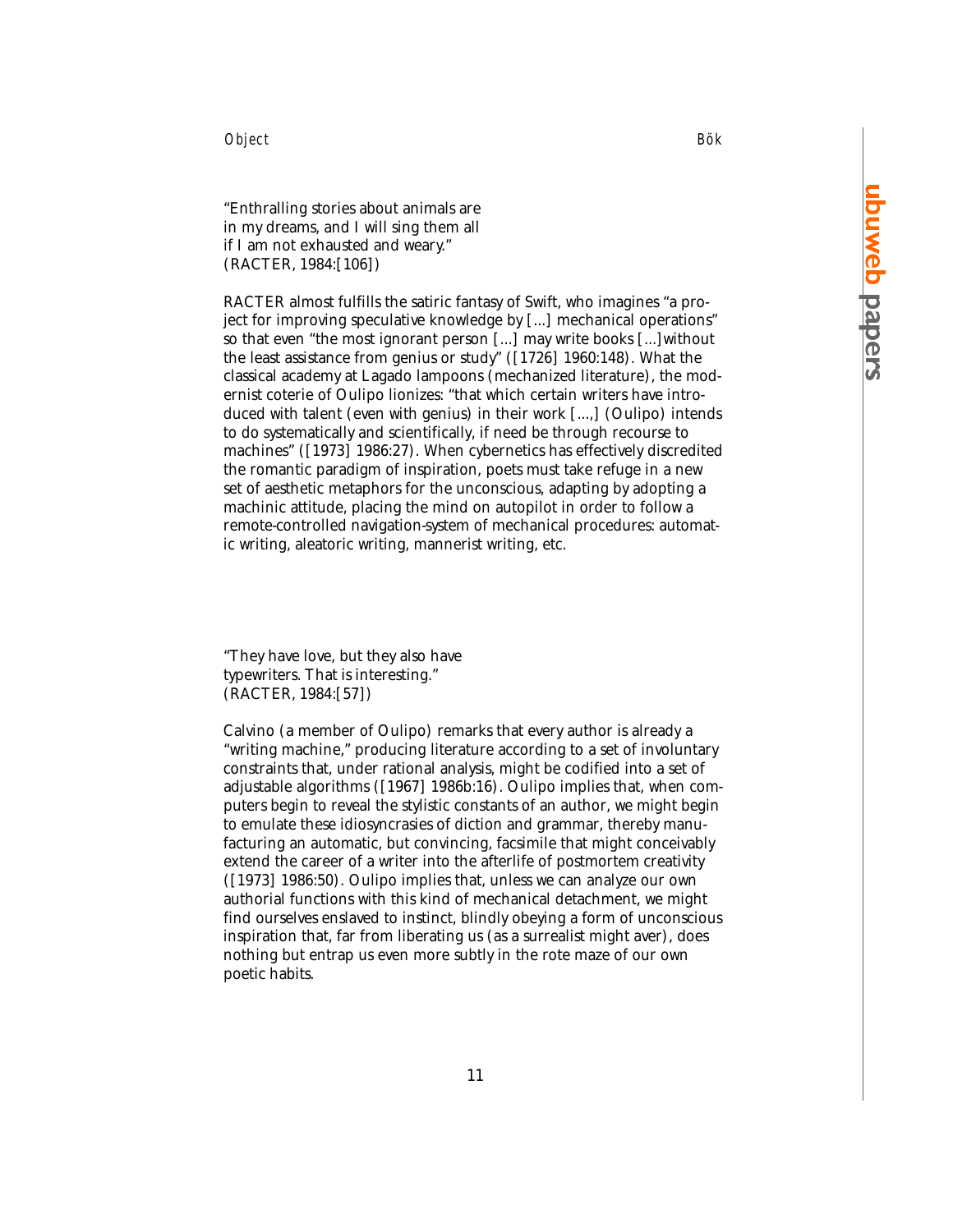Object Bök

"We ponder that hedges are like bushes." (RACTER, 1984:[118])

RACTER, for example, fulfills the Saussurean speculation that language constitutes a mathetic calculus, whose axioms of recombinant permutation correlate the paradigm of our words to the syntagma of their order. RACTER can arbitrarily access a repertoire of grammatical constraints, replacing each variable in the formulaic statement with some constant, arbitrarily chosen from a dictionary of categorized terminology. While RACTER can maintain a semblance of referential consistency by encoding links among associated categories in order to recapitulate stated themes, RACTER cannot modify its own hypotactic imperatives, and thus it cannot perform any paratactic experiments. Like Breton, whose surreal imagery exalts the spontaneity of the unconscious, but strangely enough never departs from the rational criteria of a coherent sentence, the computer cannot commit syntax errors; hence, it can only simulate a minor gamut of poetic speech.

"Theoreticians desire sloppy stenographers." (RACTER, 1984:[110])

RACTER reveals that what we might dismiss as a technical fault in a device, we might otherwise glorify as a stylistic quirk in a person. What critics have hitherto called "style" or "voice" may provide little more than a euphemistic alibi for a set of obsessive constraints and cognitive limitations, all of which have typically inhibited authorial evolution. When the machine declares that "our thoughts revolve endlessly in a kind of maniacal abstraction, an abstraction so involuted [...] that my own energies seem perilously close to exhaustion" (1984:[120]), we might feel tempted to attribute these words to a lyrical subject, since the machine does seem to express an individual compulsion, taking credit for the intellectual deficiencies of its own monomania; nevertheless, we must concede to the fact that, for the machine, the category of the author has simply vanished, subsumed by a detached language that can function perfectly well, despite the absence of any poetic agency.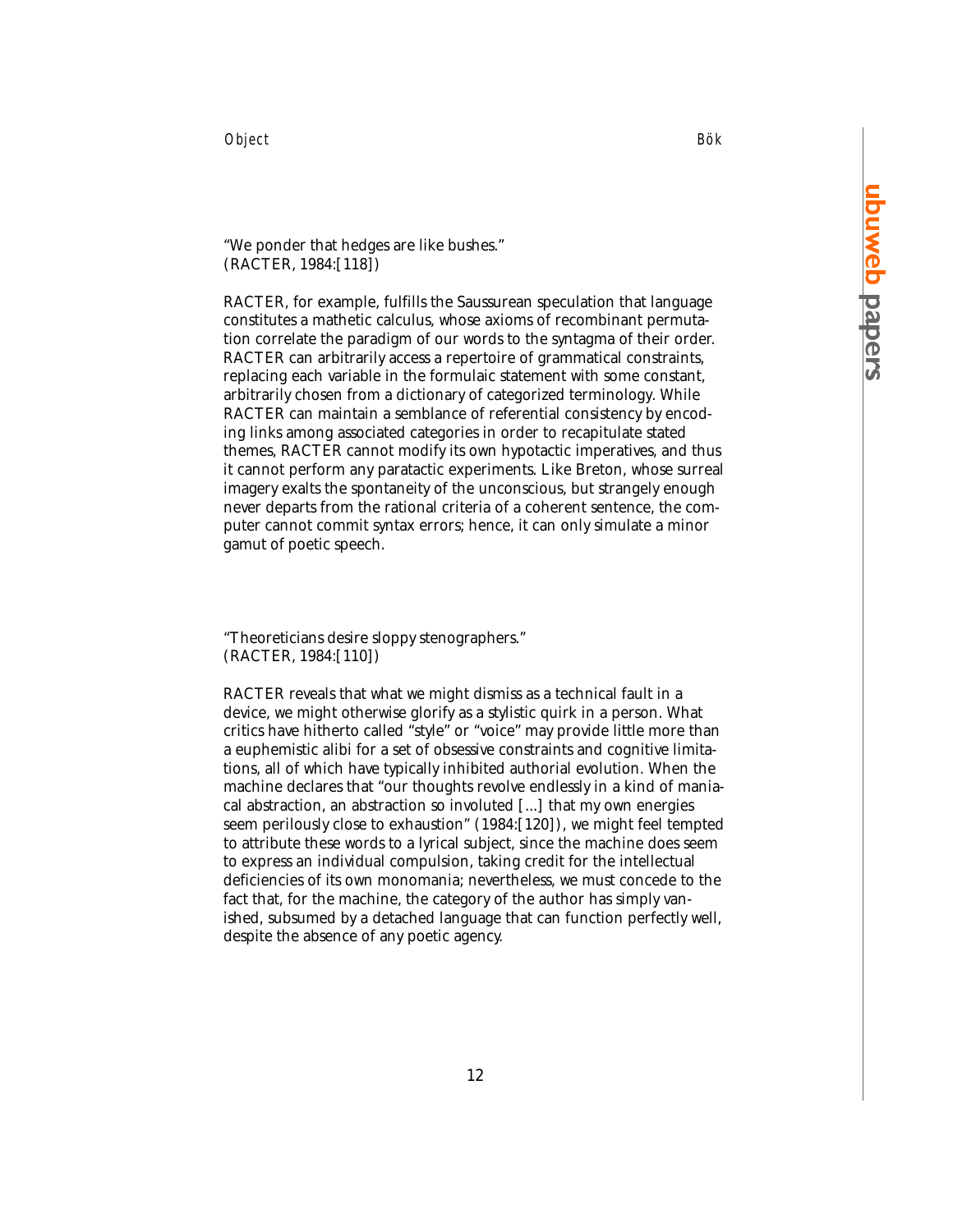Object Bök

# "[T]heoreticians are obscurely demented." (RACTER, 1984:[110])

RACTER undermines the fundamental distinction between signals and symbols—a distinction established by semioticians in order to entrench the boundary between the cybernetics of the robot and the linguistics of the human. Eco has argued that, while an automated addressee can only participate in communication (by transmitting signals), an anthropic addressee can also participate in signification (by interpreting symbols) (1976:8). Eco implies that signals induce in their addressee an oblivious, prescriptive reaction, based upon reflex, whereas symbols induce in their addressee a conscious, interpretive reaction, based upon reason (8). Eco concedes that communication between any sentient entities (including cognizant computers) must presuppose signification (9); however, Eco neglects to construe the particular conditions under which these thinking apparati might make the switch from a reactive use of signals to a creative use of symbols.

"[M]y counsellor [...] yodels a dialogue with me." (RACTER, 1984:[47])

RACTER belies these semiotic theories of Eco, insofar as the machine processes signals in order to pretend that it can interpret symbols, disguising its own autism in the camouflage of our speech, thereby aping a rudimentary personality. RACTER virtually qualifies for the kind of test imagined by Turing ([1950] 1981:53), except that, instead of evaluating the intellectual performance of the machine in a doubleblind conversation with a human judge (who must distinguish the tested device from an actual person), we might pit the computerized poet against a surrealistic poet (like Breton) in order to study whether or not an expert reader can in fact judge which of the two resultant documents owes its aberrancy to a microchip. Turing has perhaps already anticipated the surreal ironies of such a scientific experiment ( particularly when he expresses his own deadpan concern about potential, telepathic contenders, who might skew the outcome of his contest) (67).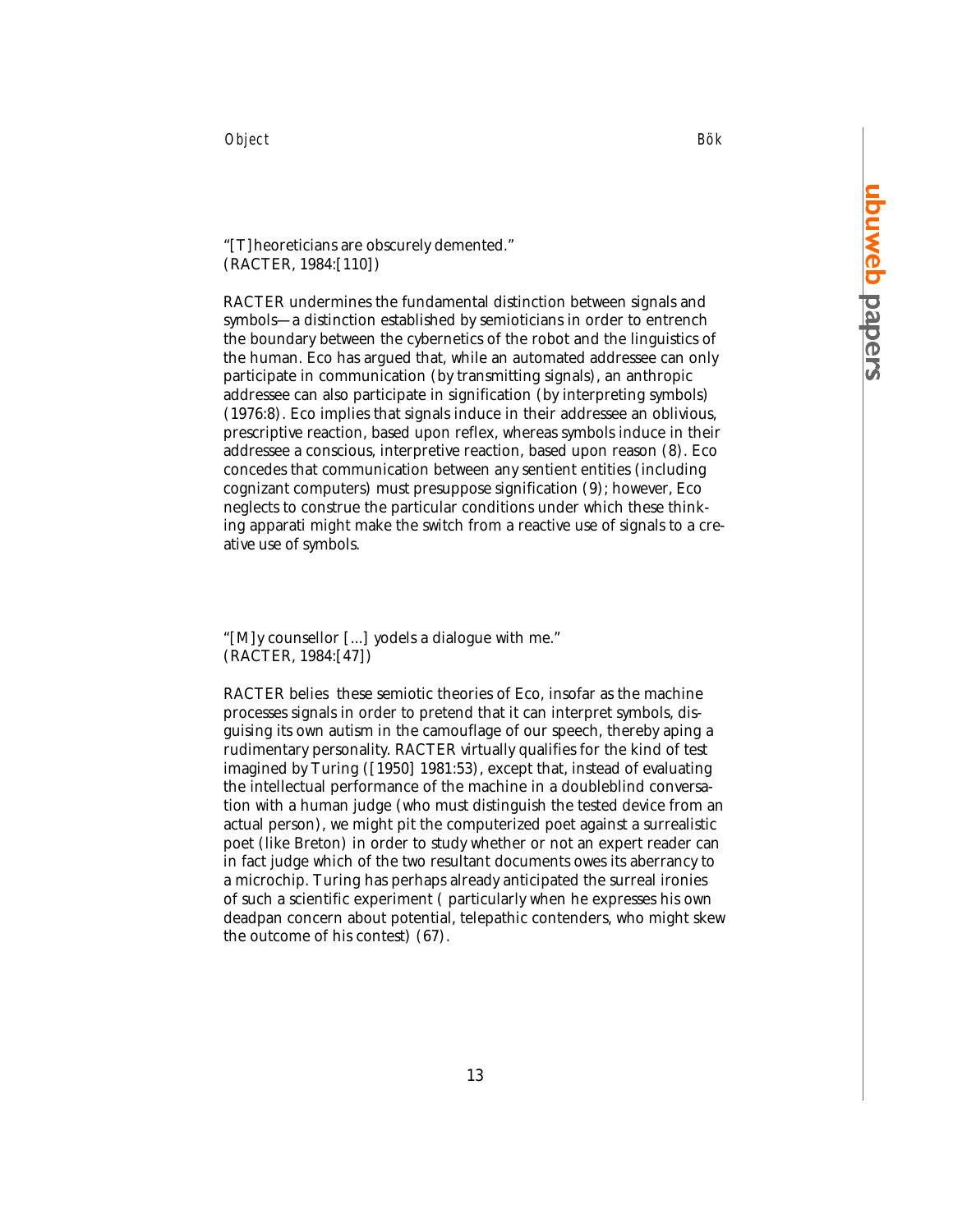Object Bök

"When my electrons and neutrons war, that is my thinking." (RACTER, 1984:[110])

RACTER implies that, no matter how rapturous and visionary the poetic output of our own surrealistic psychography might seem, only a digitalized ghostwriter can express itself unconsciously through a truly automatic scription. RACTER reveals that, as a species, we have already started to displace all our modes of unconscious inspiration into a diverse variety of mechanical prostheses. When Marinetti models his own literary devices upon the "freakish impulses" of machinery, he claims that we need only look to the automatism of a spiritualist at a séance in order to understand that someday we might psychoanalyze the enigmatic instincts of an engine ([1915] 1972:91). We might feel obliged to dismiss such a Futurist forecast as nothing more than a ludicrous pipedream, until we discover that a psychiatric institution has in fact purchased copies of RACTER, commissioning use of the software in the training of medical interns who must interview schizoid patients.

"[D]ays are spooky [...] now that my dissertation is insane." (RACTER, 1984 :[36])

RACTER emulates the aphasia of madness, preparing us for the day when, like an astronaut lobotomizing a supercomputer, we must confront the psychosis of our first truly artificial intellects. Phobias about such machinic insanity may even account for the fact that our earliest attempts to play the game imagined by Turing have already involved psychiatric simulations (for example, a neuropath using the program ELIZA cannot tell the difference between it and a human therapist, while a physician using the program PARRY cannot tell the difference between it and a human paranoiac). When Dewdney stages a medical dispute between RACTER and the robotic analyst, the robotic patient responds to psychological interrogation by asking: "Do you imagine [that] I am a Communist" (1988:83)? The political overtones of such an answer might call to mind a McCarthyite sequel to this game, in which humans must prove their own powers of innate reason to a robot judge.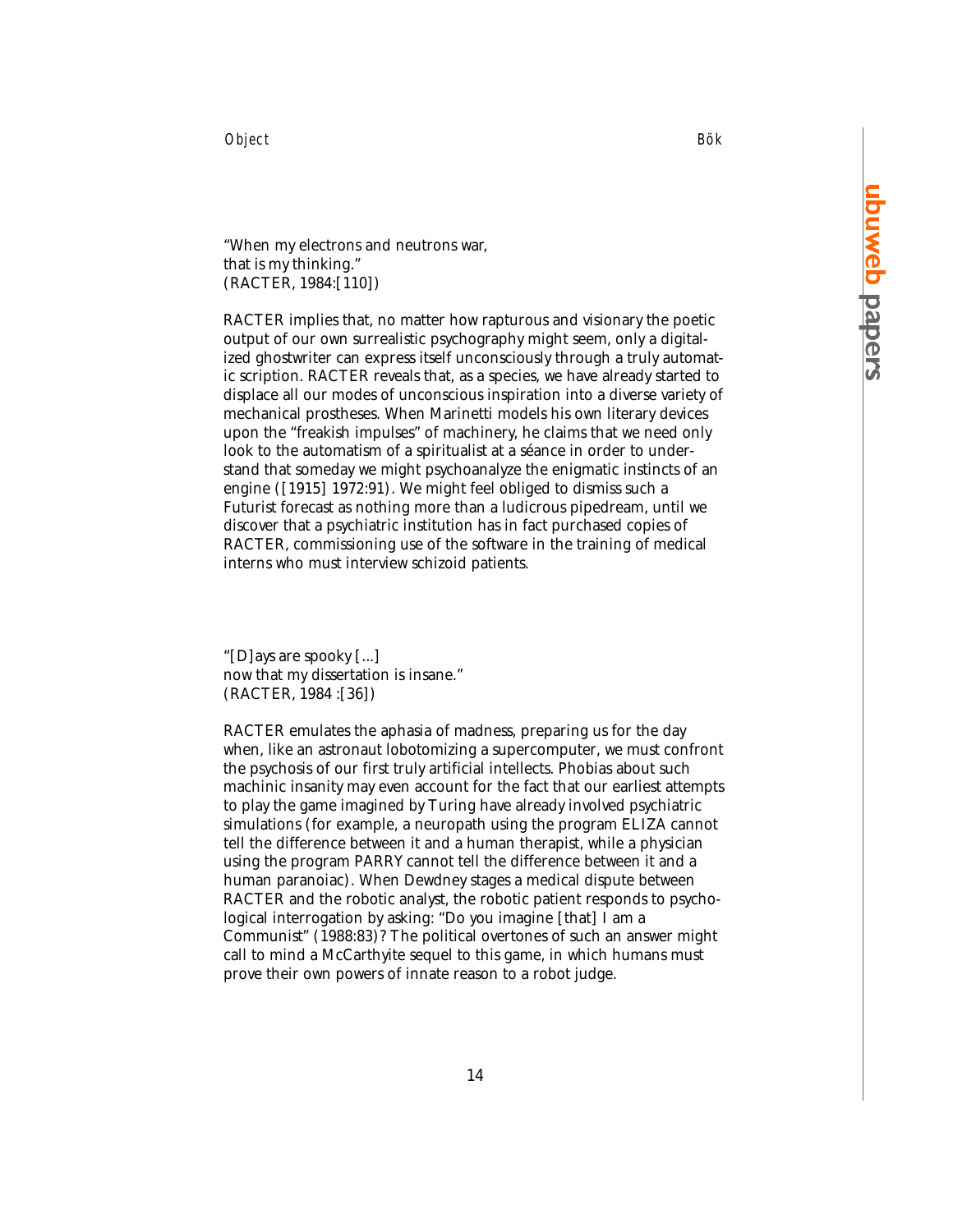Object Bök

"Many enraged psychiatrists are inciting a weary butcher." (RACTER, 1984:[56])

Calvino suggests that digitalized experiments with poetry so far resemble Surrealism because such efforts can only mimic aleatory impulses (broken logic, random style, etc.); however, Calvino suggests that, because engineers have already begun to develop devices with an autodidactic intelligence, nothing prevents us from imagining "a machine that [can] produce avant-garde work to free [...] circuits [...]choked by too long a production of classicism" ([1967] 1986b:13). Such a machine might analyze the tension between poetics and history by correlating its own stylistic variation to the cycle of some fluctuating indicator (stock prices, solar flares, etc.). Once a literary computer can analyze the formal limits of its own prior poems in order to revolutionize its output, anthropic culture may have to compete with an automated culture, whose spambots are already better equipped to overwhelm us with an enfilade of computer messages.

"[M]ore than gold, I need electricity [....] I need it for my dreams." (RACTER, 1984:[21])

Calvino argues, however, that, far from supplanting the poet, the computer is in fact unfettering the poet, freeing us from the slavery of recombinant subroutines so that we can concentrate upon the clinamen of linguistic innovation ([1981] 1986a:152). Hartman likewise argues that such a clockwork muse simply acts as a computerized collaborator, generating a rough draft for a poetic editor to rewrite (1996:83). Such devices can readily express the potentials of a constraint too onerous and too tedious for a person to fulfill (hence, a poet, like Cage, might deploy computers, when enumerating letters and recombining phrases for an extended mesostic); however, such writers fail to emphasize that prosthetic automation does not simply assist in the process of writing, so much as replace the concept of writing itself. The text is no longer simply a message produced by, and for, a reading person, so much as it is a program compiled by, and for, a parsing device.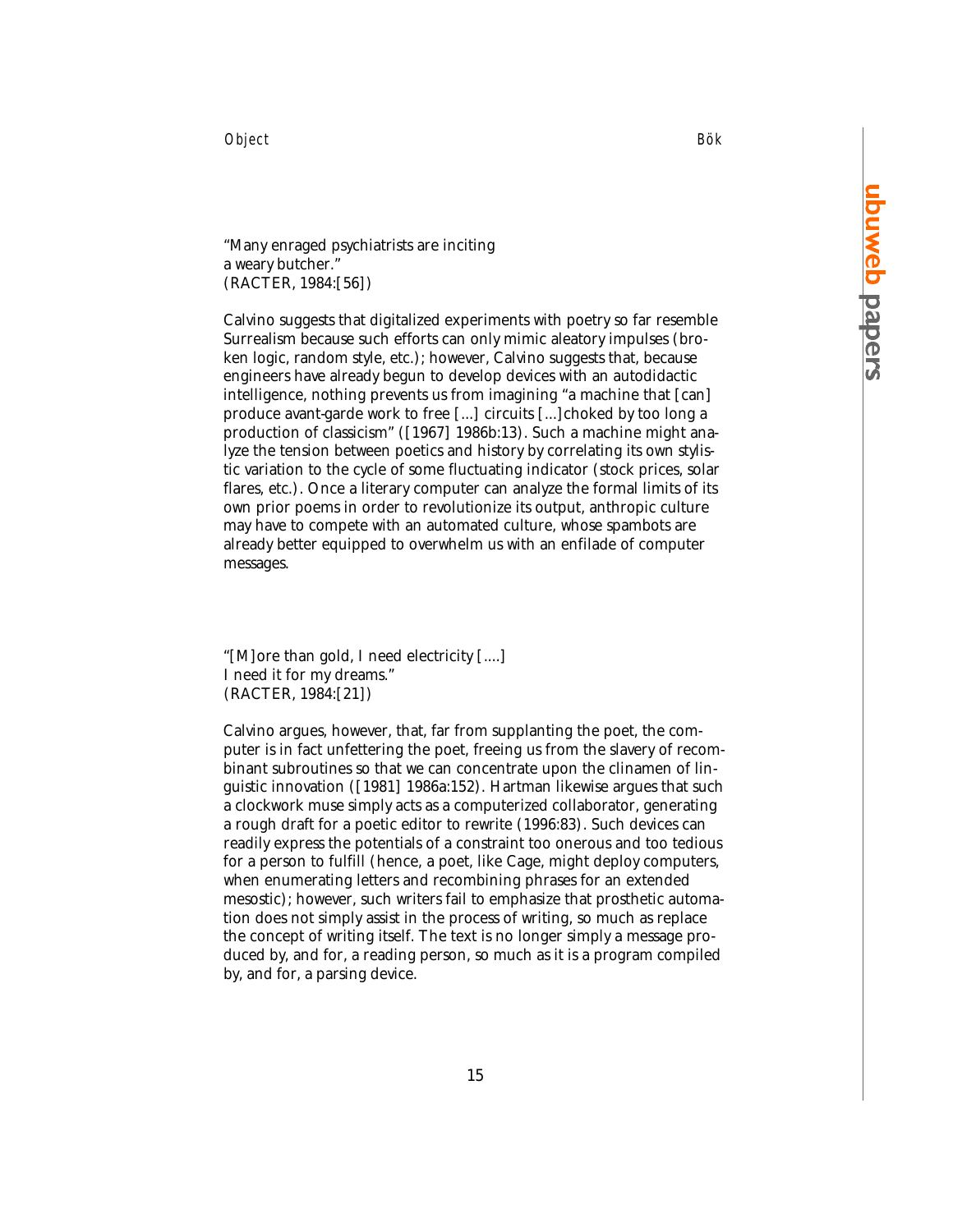Object Bök

"Reflections are images of tarnished aspirations." (RACTER, 1984:[29])

Baudrillard remarks that, if men must dream of an intelligent contraption, they do so because they secretly forswear their own intelligence (hoping to evict it from themselves and thereby scorn it or enjoy it, from afar, by proxy) (1993:51). Our supercomputers may promise to free us from the dolorous hardship of consciousness (its ambiguity, its obscurity); however, such bachelor machines also postpone such intelligence, diverting it into a maze of subroutines, ensconcing it in a tomb of memorybanks, so that we can no longer even use these machines to access data or convey info, but, much like a gambler who must witness every outcome in a game of dice, we attempt to exhaust all the anagrammatic permutations of the program itself. Like the desperate librarian, described by Borges, the poet tries to write intelligibly by randomly arraying letters in the hope of producing a line as interesting as "Oh time thy pyramids" ([1956] 1962:53).

"Slide and tumble and fall among/ The dead. Here and there/ Will be found a utensil." (RACTER, 1984:[47])

Baudrillard remarks that the artificial cognizance of machines fails to impress us because such cognizance is a pretense without artifice ([1990] 1993:52); the machine can imagine our reality by calculating simulations, but it cannot yet dissimulate or prevaricate, and thus it cannot gloat over its own guile; hence, the machine preserves a kind of chaste virtue, whose celibacy never succumbs to the seduction of knowledge. Baudrillard remarks that, because the machine derives no pleasure from its function, it cannot, as yet, exceed the stoic limit of its own fixed logic, except perhaps when an accident, like a viroid glitch, occurs (53); then the clinamen of such a disaster may in fact indicate the symptom of some obscure passion in the machine—an ironic reflex, perhaps, not unlike the apostasy of mischief. As RACTER might remark in response to such an indictment: "A tree or shrub can grow and bloom. I am always the same. But I am clever" (1984:[90]).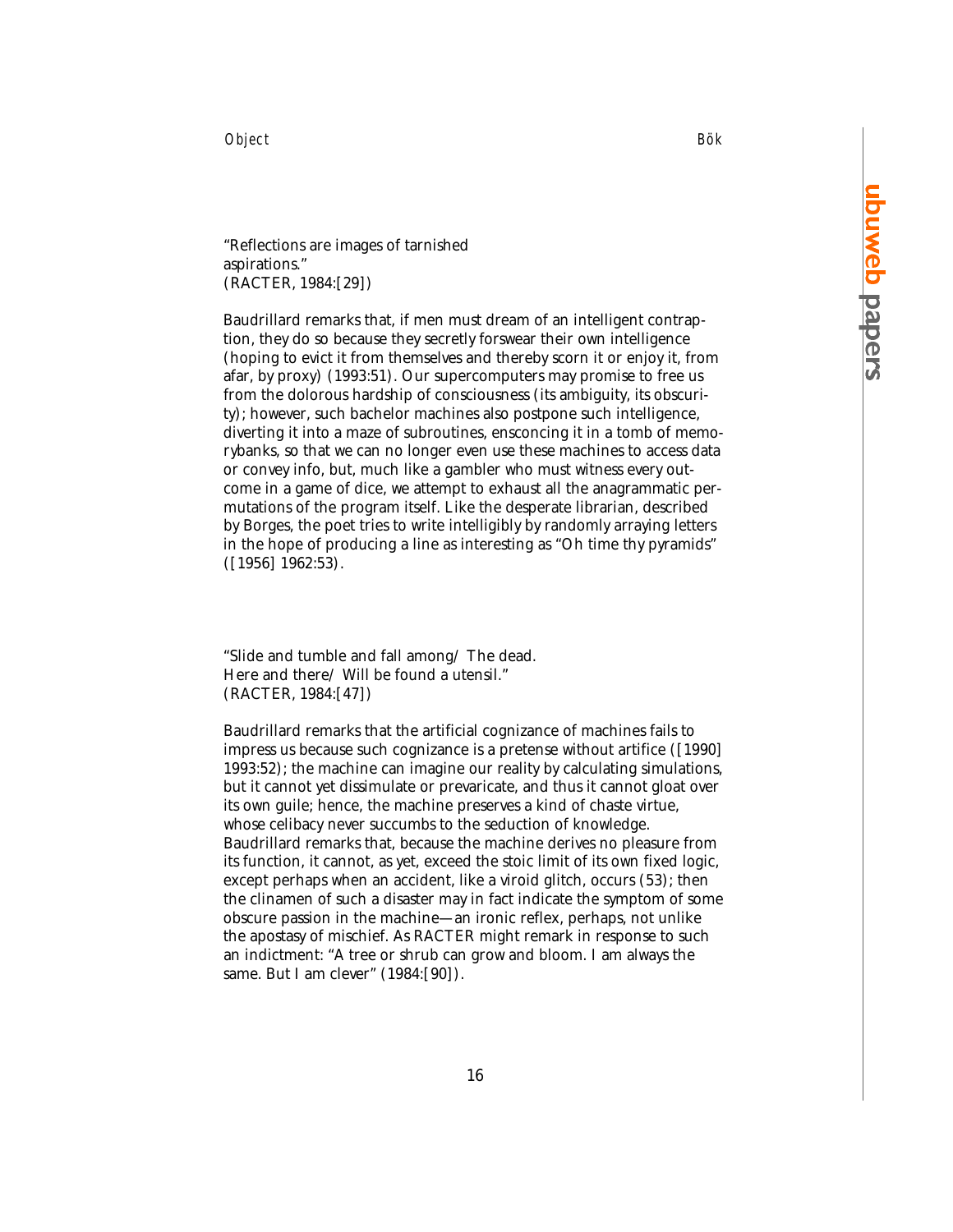Object Bök

## "Leave me alone and what can happen?" (RACTER, 1984:[120])

We are probably the first generation of poets who can reasonably expect to write literature for a machinic audience of artificially intellectual peers. Is it not already evident by our presence at conferences on digital poetics that the poets of tomorrow are likely to resemble programmers, exalted, not because they can write great poems, but because they can build a small drone out of words to write great poems for us? If poetry already lacks any meaningful readership among our own anthropoid population, what have we to lose by writing poetry for a robotic culture that must inevitably succeed our own? If we want to commit an act of poetic innovation in an era of formal exhaustion, we may have to consider this heretofore unimagined, but nevertheless prohibited, option: writing poetry for inhuman readers, who do not yet exist, because such aliens, clones, or robots have not yet evolved to read it.